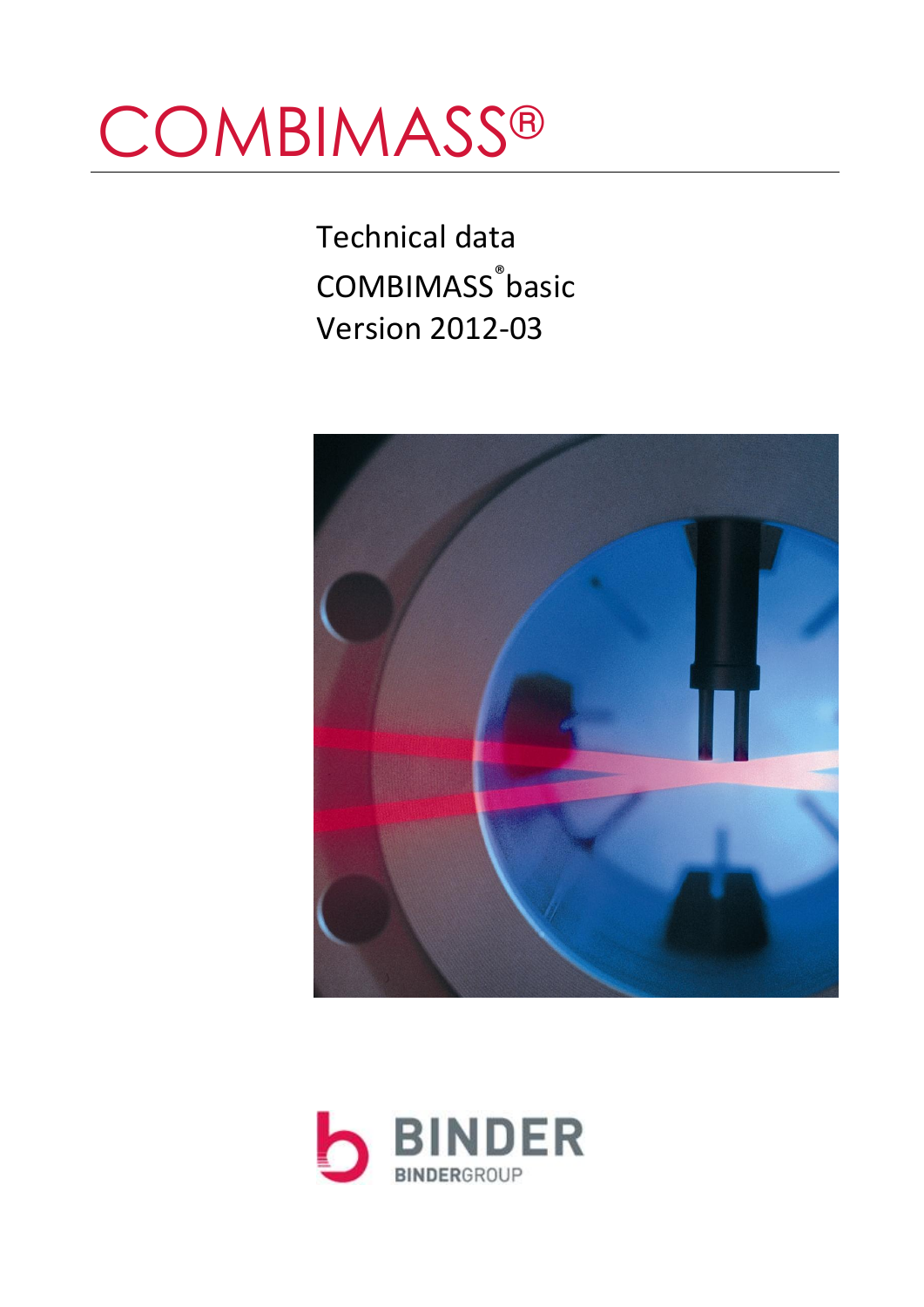# THE SYSTEM

The field transmitters of the COMBIMASS eco series are suitable for flow rate measurement of compressed air and technical gases at medium temperatures up to 130°C. The flow transmitters apply thermal dispersion technology in order to measure directly the normal volumentric or gas mass flow, regardless of the operating pressure and temperature of the medium.

Even these basic flow meters of the COMBIMASS® series already perform fully digital signal processing. Important features of the transmitter electronics for the purposes of practical operation are the temperature compensation and the opportunity to select different measuring modes (choice between constant current or constant temperature priciple).

The electronics of the COMBIMASS<sup>®</sup>basic is located in a compact aluminium enclosure. As an option for this type of enclosure a 10 digits LED display for indication of actual flow rate or totalized flow is available. As a low-cost version, the circuitry can also be installed in a simple  $\frac{1}{2}$ DIN aluminium housing. In such case installation of a LED display for field indication of the flow rate is not possible.

As an option, a remote graphic display for wall or switch cabinet installation may be installed. On this graphic display the acutal flow rate as well as the totalized flow will be indicated at the same time. For transmission of the flow signal an isolated 4-20 mA analog output and a field selectable pulse output are available.

The flow transmitter can be assembled individually according to the specific application. Each flow meter will be tested prior to shipment and calibrated at our CAMASS<sup>®</sup> calibration centre under actual operating conditions.

## SMART FEATURES

- Thermal flow meter for direct measurement of normal volumetric or gas mass flows
- Flow rate measurement unaffected by pressure and temperature fluctuations
- Aluminium enclosure
- Excellent value for price
- Compact and rugged design for exceptional reliability
- Easy to install and service
- Unmatched accuracy due to digital signal processing
- Temperature compensated flow rate measurement
- Choice of different measuring modes
- Expandable due to modular design

## APPLICATIONS

- Compressed air flow rate measurement and balancing
- Technical gases, inert and supply gases such as  $N_2$ , Ar, He, ...
- $\bullet$  CO<sub>2</sub> in breweries and other beverage industries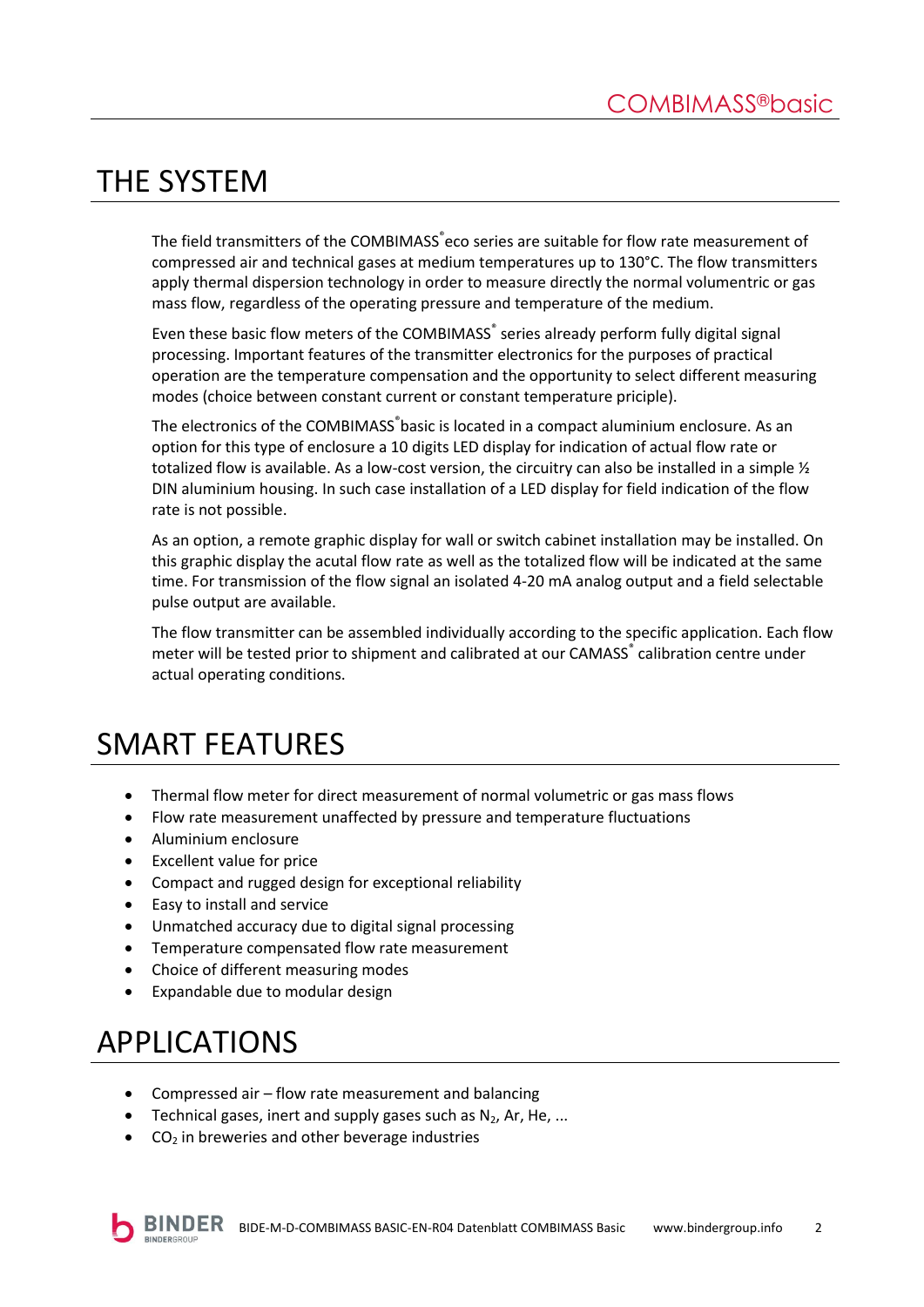# SPECIFICATIONS

h

| Measuring principle                   | Gas flow measurment based on thermal dispersion technology                                                                                                                                                                                                   |  |
|---------------------------------------|--------------------------------------------------------------------------------------------------------------------------------------------------------------------------------------------------------------------------------------------------------------|--|
| Applications                          | Compressed air, air, technical gases, inert gases, supply gases                                                                                                                                                                                              |  |
| Measured parameter                    | • Gas mass flow [kg/h]<br>• Normal volumetric flow $[Mm^3/h]$<br>• Normal flow velocity [Nm/s]                                                                                                                                                               |  |
| Signal processing                     | Microprocessor based, fully digital signal processing                                                                                                                                                                                                        |  |
| <b>Measuring modes</b>                | Constant current or constant temperature principle<br>Note:<br>The measuring mode will be selected by our qualified technicians<br>depending on the application requirements during calibration of the flow<br>meter and may not be changed by the operator. |  |
| Calibration                           | One calibration group with advanced temperature compensation                                                                                                                                                                                                 |  |
| Enclosure                             | cylindrical enclosure, aluminium, $\emptyset$ 50 mm                                                                                                                                                                                                          |  |
| Protection class                      | <b>IP 68</b>                                                                                                                                                                                                                                                 |  |
| <b>Ambient conditions</b>             | Ambient temperature -40° C to 80° C, relative humidity 80%                                                                                                                                                                                                   |  |
| Power supply                          | $18 - 36$ VDC<br>Power supply via standard supply units possible                                                                                                                                                                                             |  |
| Power consumption                     | max. 1,1 Watt                                                                                                                                                                                                                                                |  |
| Reoproducibility<br>(electronics)     | 0,125% of reading                                                                                                                                                                                                                                            |  |
| System accuracy<br>(electronics)      | $0,25%$ of reading + 0,025% of full scale                                                                                                                                                                                                                    |  |
| Measuring accuracy                    | 2,5% of reading $+0.2$ % of full scale<br>(depending on application and type of calibration)                                                                                                                                                                 |  |
| Flow range                            | $0,46 - 46$ Nm/s (standard)<br>$0.08 - 150$ Nm/s (optional)                                                                                                                                                                                                  |  |
| Turndown ratio                        | $10:1$ to $100:1$                                                                                                                                                                                                                                            |  |
| Field display / control<br>(optional) | • 10 digits, alphanumerical LED display for field indication of flow rate<br>or totalized flow<br>• Integrated totalizer<br>• Control pad for field programming of the flow meter using a magnetic<br>pin<br>• Easy-to-use menu for transmitter set-up       |  |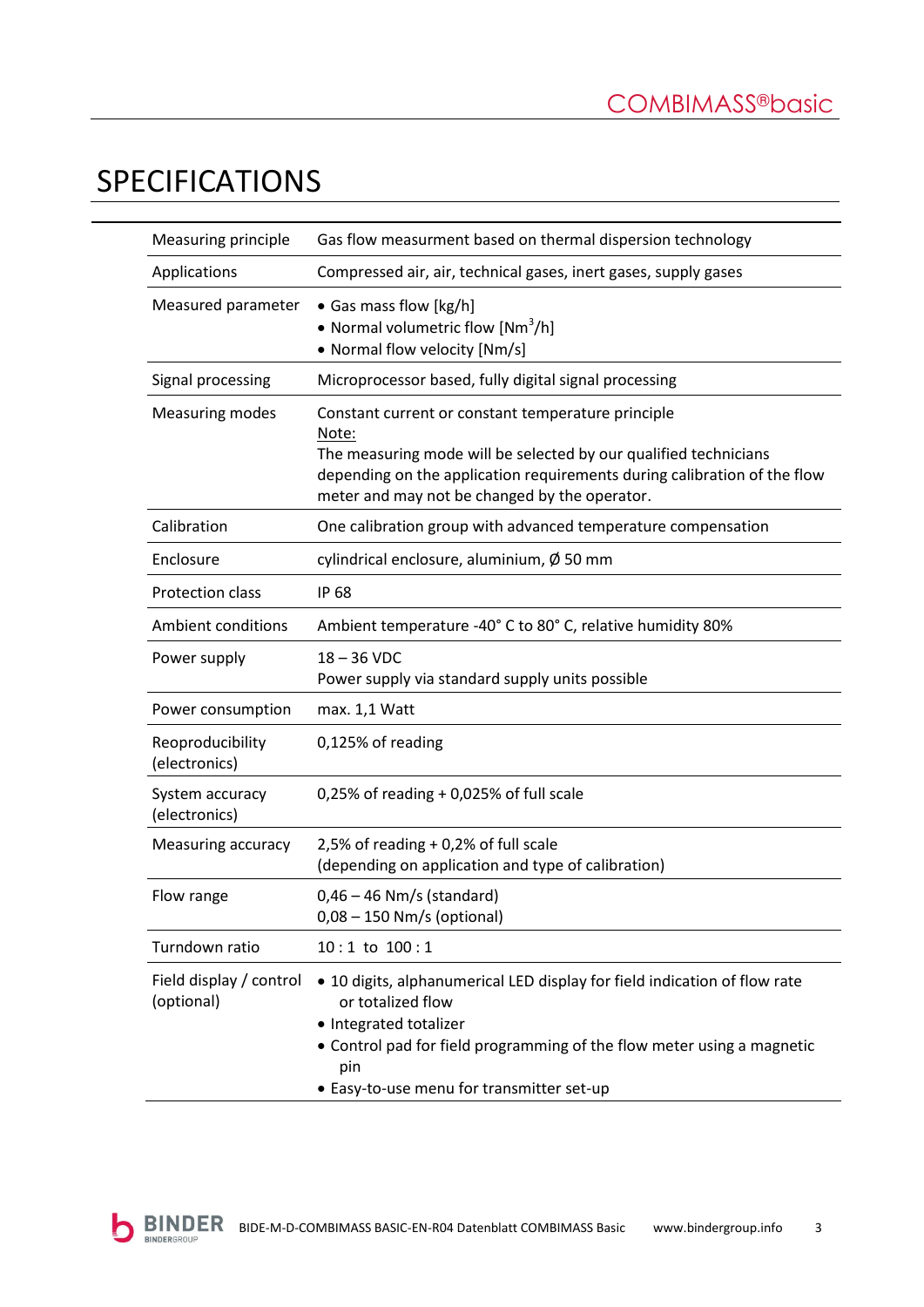| Graphic display<br>(optional) | • Remote graphic display (wall or switch cabinet mounting)<br>• Simultaneous indication of flow rate and totalized flow<br>• Integrated totalizer<br>• Touch pad for easy programming of the flow meter<br>• Easy-to-use menu for transmitter set-up |                                                                                                                                                                                                                       |  |
|-------------------------------|------------------------------------------------------------------------------------------------------------------------------------------------------------------------------------------------------------------------------------------------------|-----------------------------------------------------------------------------------------------------------------------------------------------------------------------------------------------------------------------|--|
| Signal output<br>(isolated)   | 1 x analog output:<br>1 x impulse output:                                                                                                                                                                                                            | 4-20 mA, active<br>load < 400 Ohm<br>10 Bit resolution<br>field selectable<br>max. 2 impulse/s                                                                                                                        |  |
| Choice of sensors             | Transmitter may be combined with different sensor of the COMBIMASS®<br>series:                                                                                                                                                                       |                                                                                                                                                                                                                       |  |
|                               | Sensor geometry:<br>Process temperature:<br>Operating pressure:<br>Diameter of sensor rod: 12 mm, 18 mm<br>Material:<br>Approvals:<br>(optional)<br>Certificates:<br>Process connection:<br>Hot tapping:                                             | 2-pin type<br>max. 130°C<br>max. 40 bar<br>1.4571<br>PED test certificate, modules B+F or module G<br>3.1B material certificate (optional)<br>compression fitting, 1.4571, Viton<br>manually actuated with ball valve |  |

#### SPECIFICATIONS

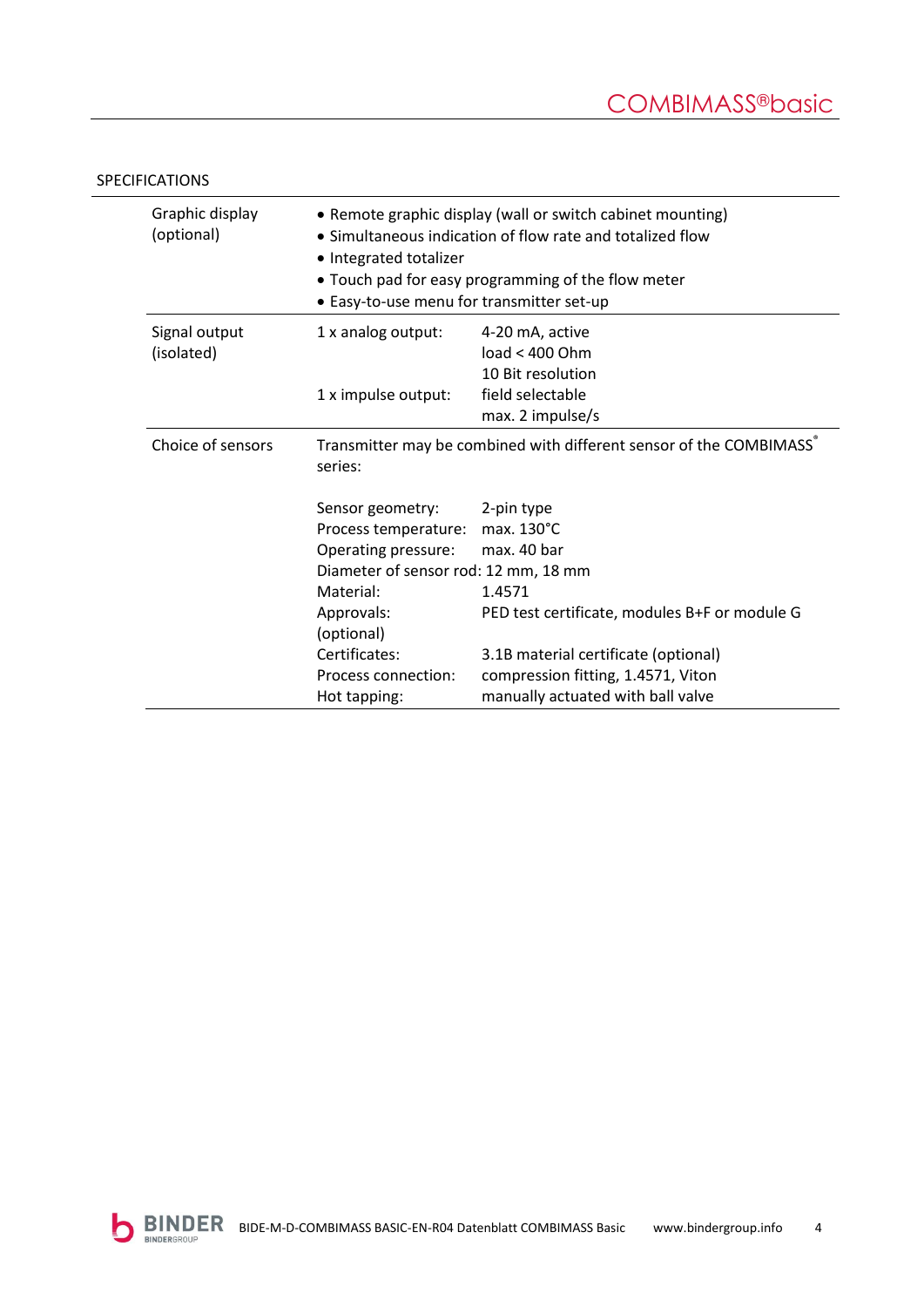#### INLET AND OUTLET STRAIGHT PIPE RUNS

General information To achieve high accuracy in flow rate measurement as specified, consideration of sufficient inlet and outlet straight pipe runs according to DIN ISO 5167-1 is crucial during installation of the flow transmitter. Reasonable measuring results can also be achieved with shortened inlet and outlet straight pipe runs according to the below specifications.

> If sufficient inlet and outlet straight pipe runs are not available, please call factory. It might be possible to achieve the required measurement accuracy, if a special calibration can be carried out at our CAMASS<sup>®</sup> calibration centre by simulating the actual operating conditions, the range of flow rates and the piping.

Alternatively, the installation of a COMBIMASS<sup>®</sup> flow conditioner may allow to achieve accurate measuring results when space is restricted.

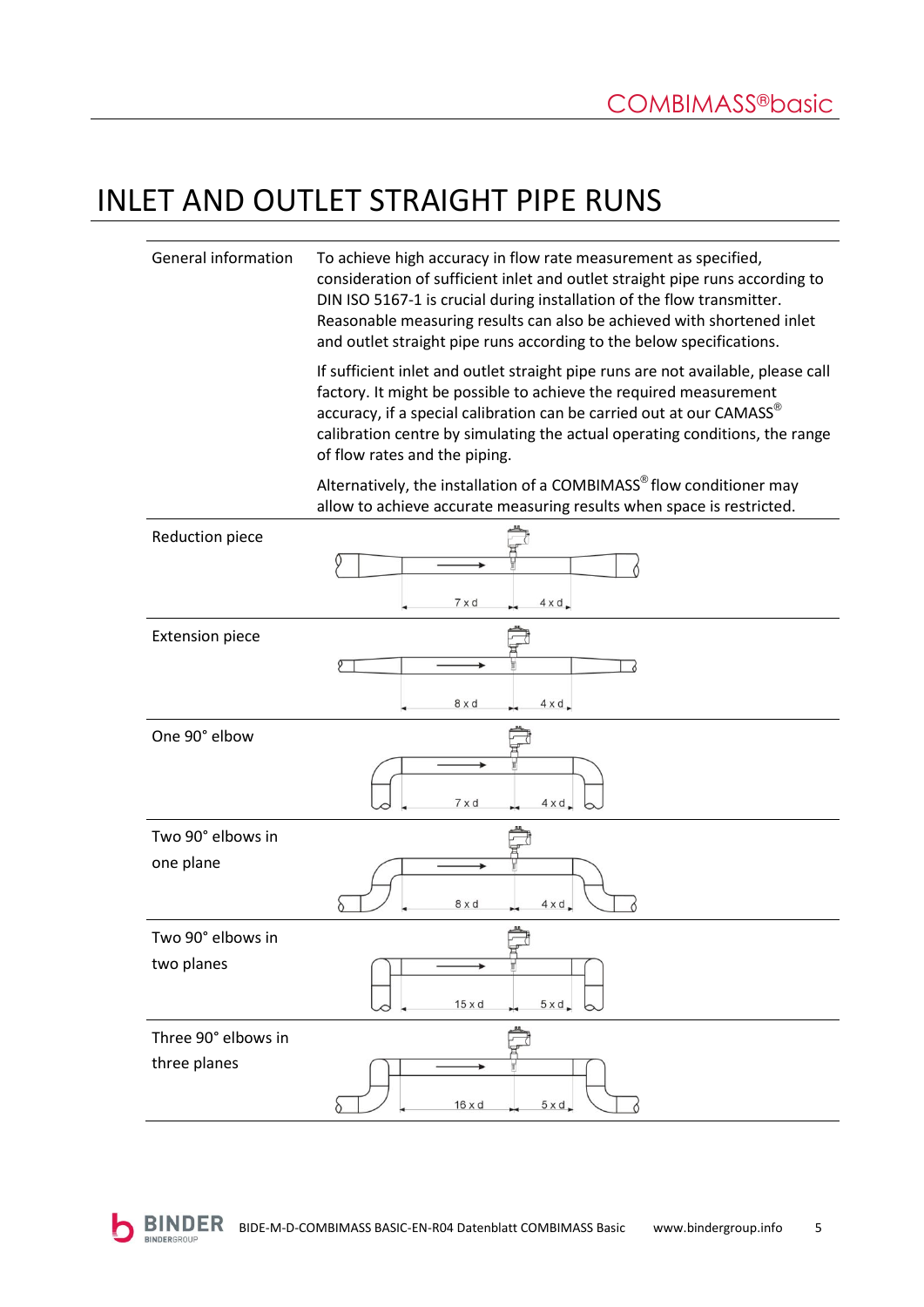#### DIMENSIONS

r